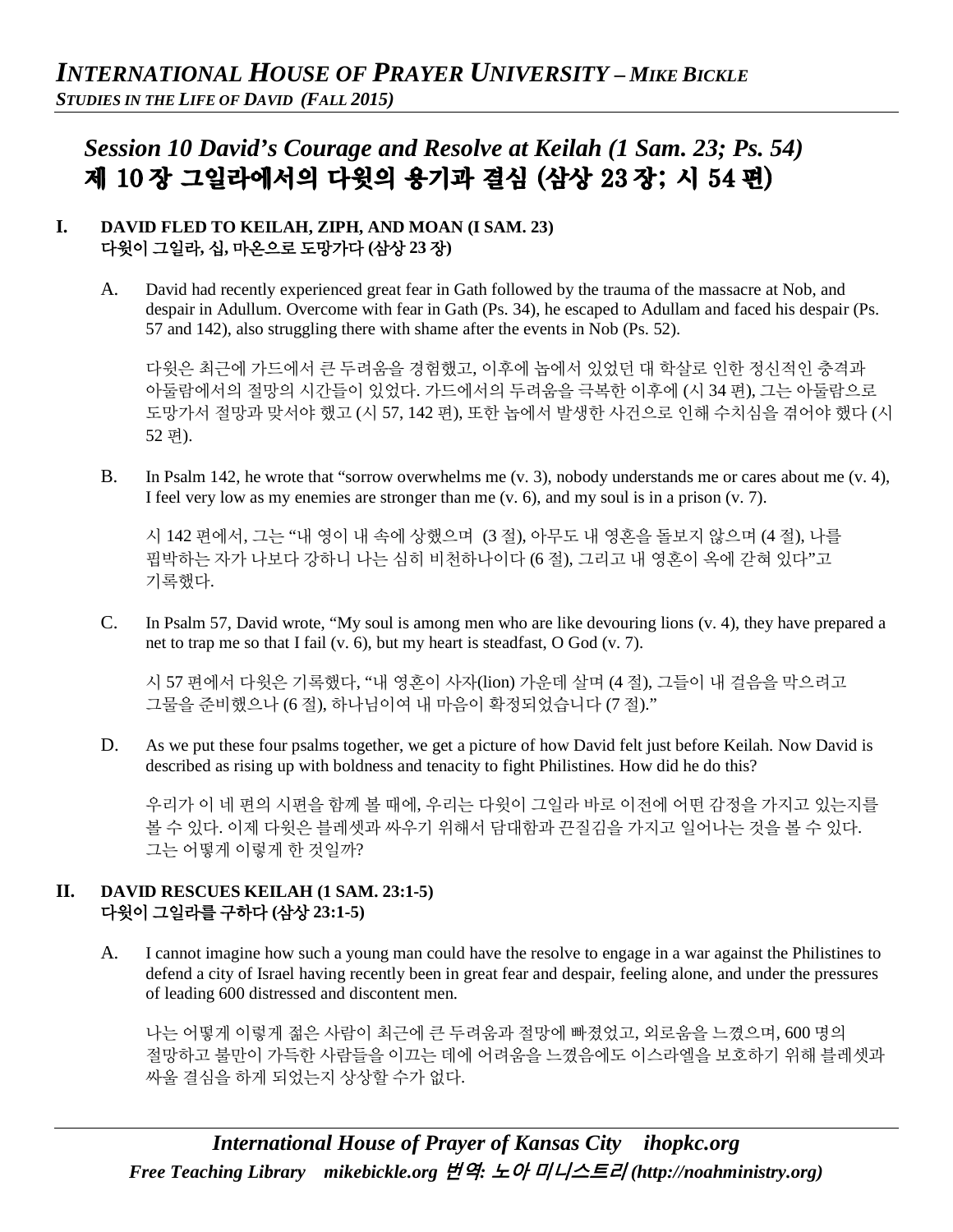*1 They told David, saying, "Look, the Philistines are fighting against Keilah, and they are robbing the threshing floors." 2 Therefore David inquired of the LORD, saying, "Shall I go and attack these Philistines?" And the LORD said to David, "Go and attack the Philistines, and save Keilah." 3 But David's men said to him, "Look, we are afraid here in Judah. How much more then if we go to Keilah against the armies of the Philistines?" 4 Then David inquired of the LORD once again. The LORD answered him and said, "Arise, go down to Keilah. For I will deliver the Philistines into your hand." 5 And David and his men went to Keilah and fought with the Philistines, struck them with a mighty blow, and took away their livestock. So David saved the inhabitants of Keilah. (1 Sam 23:1-5)*

**<sup>1</sup>** 사람들이 다윗에게 전하여 이르되 보소서 블레셋 사람이 그일라를 쳐서 그 타작 마당을 탈취하더이다 하니 **<sup>2</sup>** 이에 다윗이 여호와께 묻자와 이르되 내가 가서 이 블레셋 사람들을 치리이까 여호와께서 다윗에게 이르시되 가서 블레셋 사람들을 치고 그일라를 구원하라 하시니 **<sup>3</sup>** 다윗의 사람들이 그에게 이르되 보소서 우리가 유다에 있기도 두렵거든 하물며 그일라에 가서 블레셋 사람들의 군대를 치는 일이리이까 한지라 **<sup>4</sup>** 다윗이 여호와께 다시 묻자온대 여호와께서 대답하여 이르시되 일어나 그일라로 내려가라 내가 블레셋 사람들을 네 손에 넘기리라 하신지라 **<sup>5</sup>** 다윗과 그의 사람들이 그일라로 가서 블레셋 사람들과 싸워 그들을 크게 쳐서 죽이고 그들의 가축을 끌어 오니라 다윗이 이와 같이 그일라 주민을 구원하니라 **(**삼상 **23:1-5)**

B. *Keilah*: Keilah was a fortified city in the territory of Judah, that is, a city with a military presence and fortress. After the enemy captured a fortified city, the villages in the area would be easily captured. David returned to Judah in response to a prophetic word given by the prophet Gad (22:5).

그일라: 그일라는 유다 땅에 있는 요새화된 도시였으며, 군대와 성채가 있는 곳이었다. 적들이 이 요새화된 도시를 점령한 이후에는, 이 지역에 있는 마을들은 쉽게 점령될 수 밖에 없었다. 다윗은 선지자 갓이 전한 예언적인 말씀에 따라 유다로 돌아와 있었다 (22:5).

C. *Inquired of the Lord*: There are nine times where David is described as *inquiring of the Lord* regarding what to do in a specific way (1 Sam. 23:2, 4, 11-12; 30:8-9; 2 Sam. 2:1-2; 5:19, 23; 21:1).

여호와께 묻자와: 다윗이 어떻게 해야 하는지를 하나님께 묻는 장면은 9 번 기록되어 있다 (삼상 23:2, 4, 11- 12; 30:8-9; 삼하 2:1-2; 5:19, 23; 21:1).

D. *Shall I go and attack?*: This is a remarkable question for David to ask after all that he had recently been through. He could easily have said, "Let them take care of it. I have had a really hard few months." However, David found a fresh expression and a fresh release of the power of God.

내가 가서 이 블레셋 사람들을 치리이까**?**: 이 질문은 최근에 다윗이 겪은 모든 일을 생각하면 놀라운 질문이다. 그는 손쉽게 이렇게 말할 수도 있었다, "그들이 알아서 하도록 두자. 나는 몇 달 간 너무 힘들게 지냈다." 그러나 다윗은 여기서 전혀 다른 모습을 보여주고 있다.

E. He could have reasoned that it is not his responsibility to save Keilah. The king of Israel was responsible. However, David was determined to do what he could do to help. Saul had been neglecting the public safety of Judah because he was preoccupied with pursuing David.

그는 그일라를 구하는 일이 자신의 책임이 아니라고 생각할 수도 있었다. 이는 이스라엘의 왕의 책임이었다. 그러나 다윗은 자신이 도울 수 있는 일이면 하기로 마음을 먹었다. 사울은 다윗을 쫓는 일에 사로잡힌 나머지 유다의 공공 안전은 뒷전에 두고 있었다.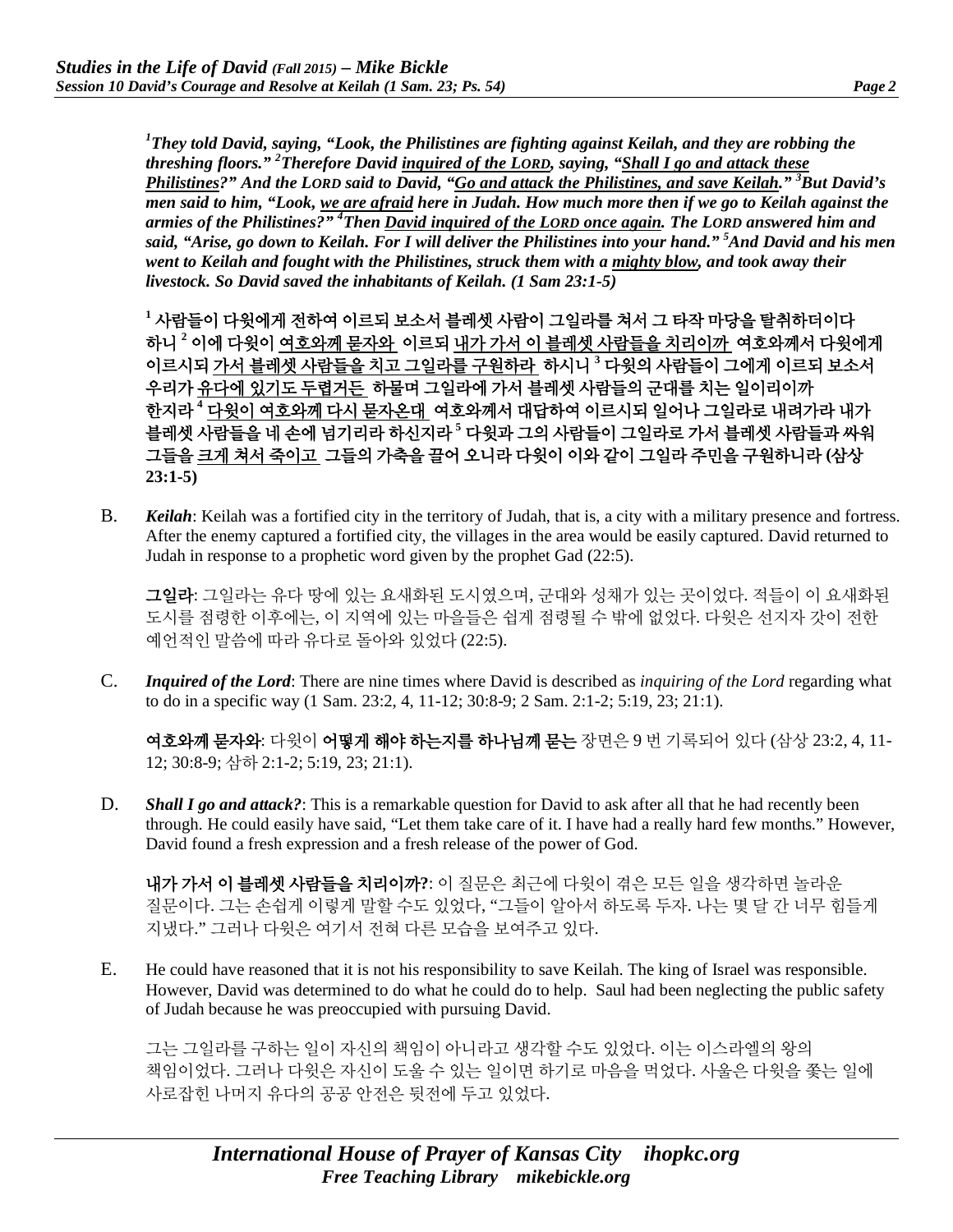F. *Go and attack*: The Lord led David to attack. Sometimes the greatest solution that God gives us in the midst of the despair and depression is to get more deeply involved in God's purposes and go on the attack by helping people in the kingdom of God. Our natural tendency is to draw back to lick our wounds or to hide away and forget other people's crisis.

가서 블레셋 사람들을 치고: 주님은 다윗으로 하여금 공격하도록 이끄셨다. 때때로 우리가 절망과 우울함 가운데 있을 때 하나님께서 주시는 가장 위대한 해결책은 하나님의 일에 더욱 깊이 들어가서 (역자주: 다윗과 같이) 공격하는 일에 가담하여 하나님의 나라 백성들을 돕는 일이 되기도 한다. 우리는 본성적으로 뒤로 물러나 상처를 돌보며 숨거나 사람들에게 닥친 위기를 잊어버리고자 한다.

G. *Afraid*: David's men were afraid in Judah because they felt vulnerable to being attacked by Saul, thinking, "If we go to Keilah to fight the Philistines, then we will be surrounded with the Philistines on one side of us with Saul attacking from the other side." However, they stayed there in order to obey the prophetic directive to go to Judah  $(22:5)$ .

두렵거든: 다윗의 사람들은 사울에 의해 공격 당할까 두려워서 유다에 있는 것을 두려워했다. 그들은 이렇게 생각했다, "만일 우리가 블레셋과 싸우기 위해 그일라로 간다면, 우리는 한쪽으로는 블레셋 군대에, 또 다른 한 쪽으로는 사울의 군대에 에워싸이게 될 거야." 그러나 그들은 유다로 가라는 예언적인 인도하심을 따르기 위해 그곳에 머물렀다 (22:5).

1. They were afraid, but the Lord would not let them leave Judah to seek refuge in Moab, Gath, or another city (22:5). God would not let them live in the comfort zone outside of His will.

그들은 두려워했지만, 주님은 그들이 유다를 떠나서 모압이나 가드, 혹은 다른 도시에서 피난처를 찾도록 하지 않으셨다 (22:5). 하나님께서는 그들이 그분의 뜻을 벗어나서 안전 지대에 머물도록 두지 않으실 것이다.

2. The Lord knew that Keilah in Judah would bring more trouble to David. Yet He commanded David to go there to experience His power, protection, and provision in the midst of trouble.

주님은 유다의 그일라에 가는 것이 다윗에게 더 많은 문제를 안겨줄 것을 알고 계셨다. 그러나 그분은 다윗에게 그곳에 가도록 명령하셔서 그분의 능력과 보호하심, 그리고 어려움 가운데서도 공급하시는 것을 경험하도록 하셨다.

3. David might have said, "Lord, I do not need more trouble. I need healing right now." The Lord knew that, as long as David focused on himself, he would never be equipped to be a great warrior king after God's own heart, so He commanded David to go to Keilah.

다윗은 이렇게 말했을 것이다, "주님, 저는 더 이상 어려움 겪는 것을 원하지 않습니다. 저는 지금 치유가 필요합니다." 주님은 다윗이 자신에게 집중하고 있는 한은, 그가 절대로 하나님의 마음에 합한 위대한 전사이자 왕으로 준비되지 않을 것을 알고 계셨다. 따라서 그분은 다윗에게 그일라로 가라고 명령하셨다.

H. *Mighty blow*: We may see God's power in our life in big and small ways when we least expect it. When I have not felt strong or like reaching out in ministry, the Lord released His power in me.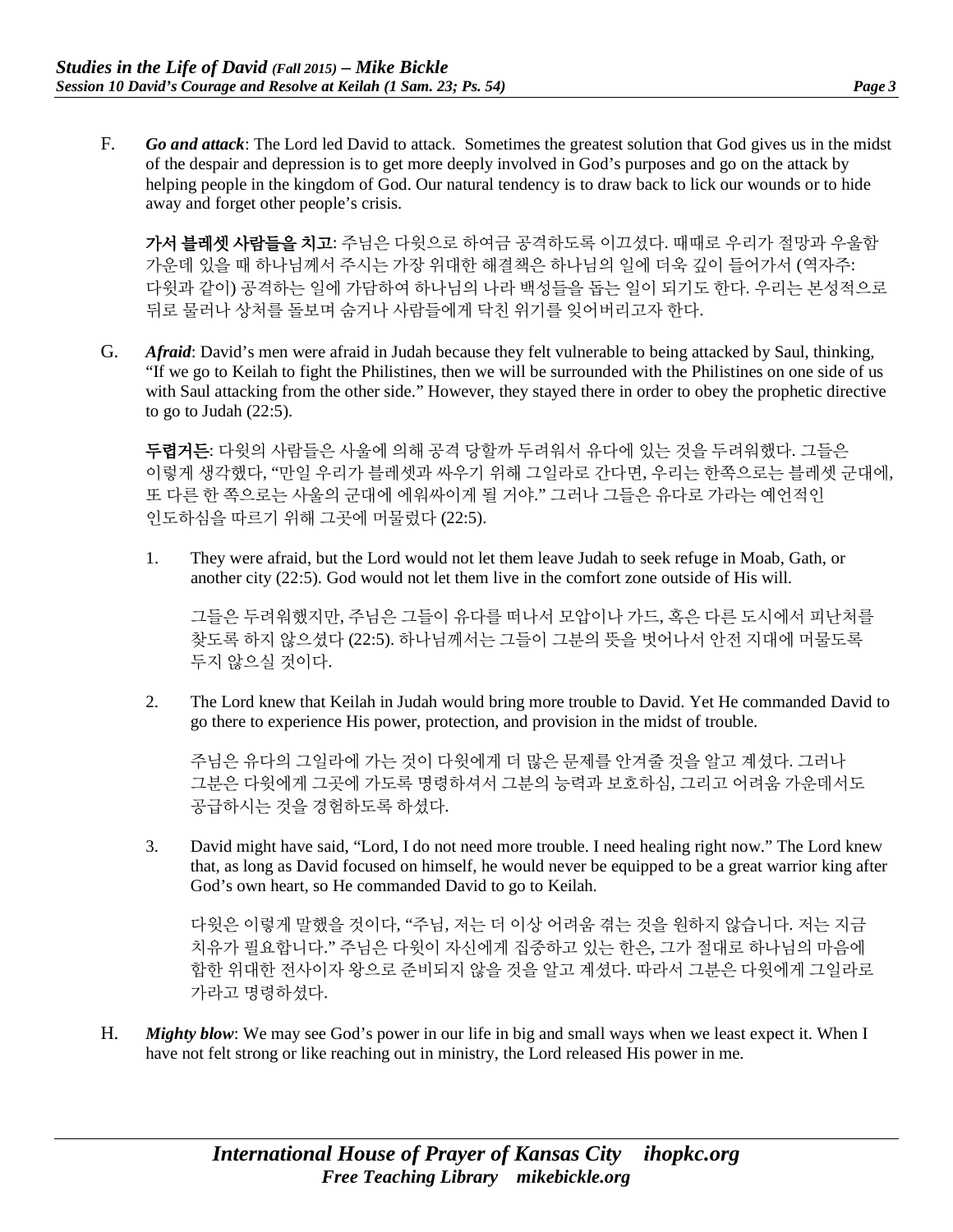크게 쳐서 죽이고: 우리는 삶에서 우리가 거의 기대하지도 않았음에도 크고 작은 방법으로 하나님의 능력을 보게 된다. 내가 강건하다고 느껴지지도 않고, 사역을 별로 하고 싶지 않을 때에도, 주님은 그분의 능력을 내 안에 부어주셨다.

I. *Leadership lesson*: Our healing is partially found in getting out of the comfort zone to face the enemies of God and help others with their troubles. Some of you are now in the shame or despair of Nob, Gath, or Adullam. The Lord is telling you to rise up and embrace the purpose of the Lord. Do not get overly introspective or draw back, but arise, attack, and find the Lord in midst of this.

리더십 강의: 우리의 치유는 부분적으로는 우리가 안전 지대를 빠져 나와서 하나님의 적들을 맞서며 어려움에 처한 다른 이들을 도와줄 때 일어나기도 한다. 여러분 중 어떤 사람은 지금 놉, 가드 또는 아둘람에서의 수치심과 절망에 빠져 있을 수도 있다. 주님은 당신이 일어나서 하나님의 목적과 일을 끌어안으라고 말씀하신다. 너무 과하게 자신을 묵상하거나 뒤로 물러서지 말고, 일어나서, 공격하고, 이 모든 일 가운데에서 주님을 발견하라.

#### **III. THE LORD DIRECTED DAVID TO LEAVE KEILAH TO ESCAPE SAUL (1 SAM. 23:6-13)** 하나님께서 다윗이 사울을 피하도록 그일라를 떠나도록 하심 **(**삼상 **23:6-23)**

A. Saul misinterpreted David going to Keilah to mean that God delivered David into his hands. So Saul called all the people to go to Keilah to besiege the city. The Philistines were attacking Keilah, yet Saul wanted to attack David, for he did not care about the Philistines or Keilah.

사울은 다윗이 그일라로 간 것을 하나님께서 다윗을 자신의 손에 넘기셨다고 잘못 해석했다. 따라서 사울은 모든 사람들을 불러서 그일라로 가서 도시를 포위하려고 했다. 블레셋은 그일라를 공격하고 있었지만, 사울은 다윗을 공격하기를 원했다. 사울은 블레셋이나 그일라에 관심이 없었다.

*7 Saul was told that David had gone to Keilah. So Saul said, "God has delivered him into my hand, for he has shut himself in by entering a town that has gates and bars." 8 Then Saul called all the people together for war, to go down to Keilah to besiege David and his men. 9 When David knew that Saul plotted evil against him, he said to Abiathar the priest, "Bring the ephod here." 10Then David said, "O LORD God…11will Saul come down, as Your servant has heard?...The LORD said, "He will come down." 12Then David said, "Will the men of Keilah deliver me and my men into the hand of Saul?" And the LORD said, "They will deliver you." 13So David and his men, about six hundred, arose and departed from Keilah and went wherever they could go. Then it was told Saul that David had escaped from Keilah; so he halted the expedition. (1 Sam 23:7-13)*

**<sup>7</sup>** 다윗이 그일라에 온 것을 어떤 사람이 사울에게 알리매 사울이 이르되 하나님이 그를 내 손에 넘기셨도다 그가 문과 문 빗장이 있는 성읍에 들어갔으니 갇혔도다 **<sup>8</sup>** 사울이 모든 백성을 군사로 불러모으고 그일라로 내려가서 다윗과 그의 사람들을 에워싸려 하더니 **<sup>9</sup>** 다윗은 사울이 자기를 해하려 하는 음모를 알고 제사장 아비아달에게 이르되 에봇을 이리로 가져오라 하고 **<sup>10</sup>** 다윗이 이르되 이스라엘 하나님 여호와여 **… <sup>11</sup>** 그일라 사람들이 나를 그의 손에 넘기겠나이까 주의 종이 들은대로 사울이 내려 오겠나이까 **…** 여호와께서 이르시되 그가 내려오리라 하신지라 **<sup>12</sup>** 다윗이 이르되 그일라 사람들이 나와 내 사람들을 사울의 손에 넘기겠나이까 하니 여호와께서 이르시되 그들이 너를 넘기리라 하신지라 **<sup>13</sup>** 다윗과 그의 사람 육백 명 가량 이 일어나 그일라를 떠나서 갈 수 있는 곳으로 갔더니 다윗이 그일라에서 피한 것을 어떤 사람이 사울에게 말하매 사울이 가기를 그치니라 **(**삼상 **23:7-13)**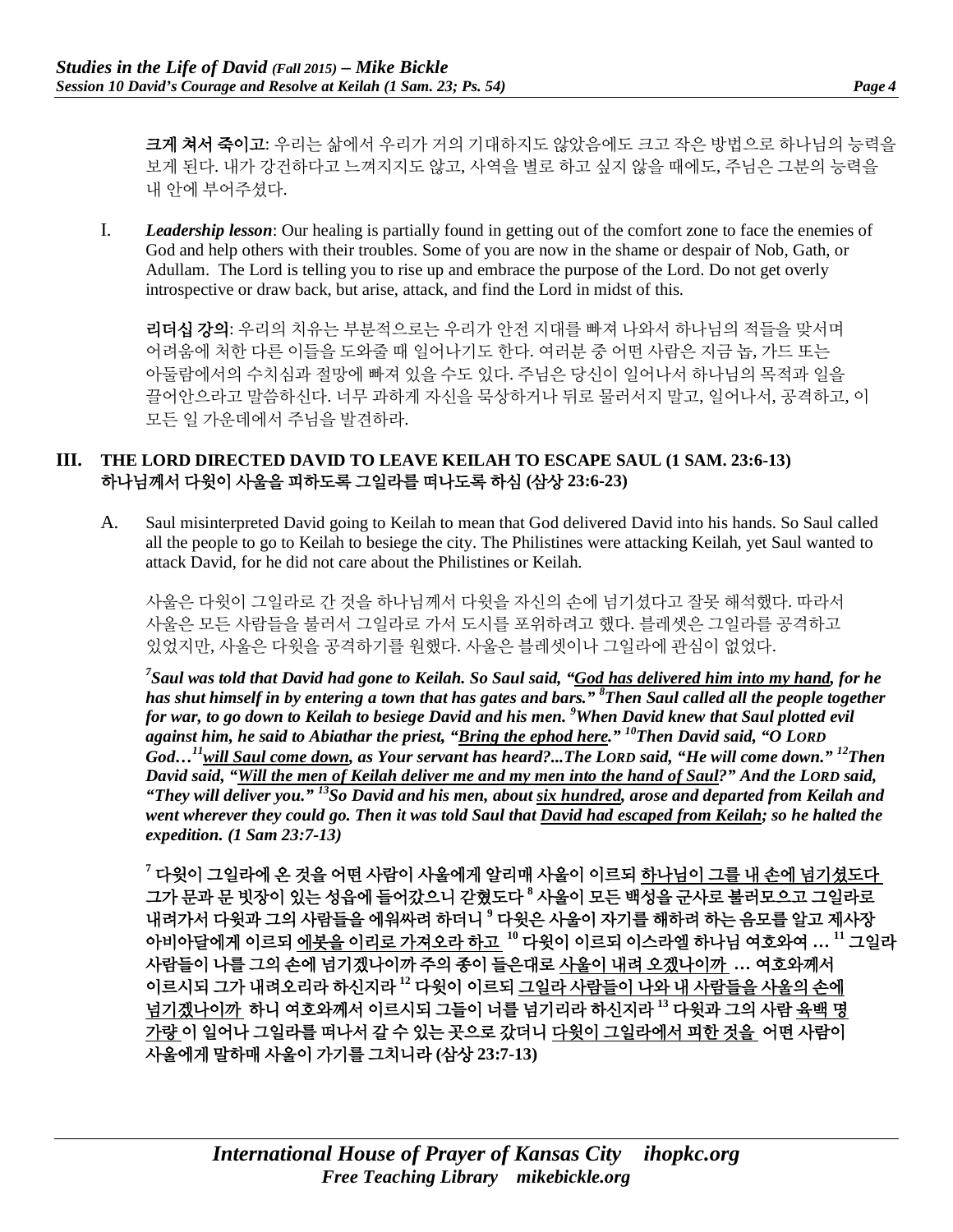B. David asked if the city he just saved would betray him and turn him over to Saul. They had heard about the massacre at Nob, so they were afraid of Saul, not wanting to risk their families being killed by Saul.

다윗은 자신이 방금 구해낸 도시가 자신을 배신하고 사울에게 넘길 것인지 물었다. 그들은 놉에서의 대 학살에 대해 들은 바가 있었고, 따라서 그들은 사울을 무서워해서 자신의 가족들이 죽임을 당하는 위험을 원하지 않았다.

#### **IV. DAVID FLED TO THE WILDERNESS OF ZIPH (1 SAM. 23:14-23)** 다윗이 십 광야로 도망가다 **(**삼상 **23:14-23)**

A. David hid in the forest in the Wilderness of Ziph in the territory of Judah (23:14-15). The uncultivated wilderness here included a forest with mountains, along with some desert conditions. Saul was relentless in daily pursuing David to kill him, but God wouldn't deliver David to him.

다윗은 유다 영토의 십 광야의 수풀 속에 숨었다 (23:14-15). 이 개간되지 않은 광야는 산과 수풀이 있었고 어느 정도 사막의 환경과 비슷했다. 사울은 매일마다 다윗을 죽이기 위해 쫓아다니는 일을 멈추지 않았지만, 하나님께서는 다윗을 그에게 넘기실 계획이 없었다.

*14And David stayed in strongholds in the wilderness, and remained in the mountains in the Wilderness of Ziph. Saul sought him every day, but God did not deliver him into his hand. 15David saw that Saul had come out to seek his life. And David was in the Wilderness of Ziph in a forest. (1 Sam. 23:14-15)*

**<sup>14</sup>** 다윗이 광야의 요새에도 있었고 또 십 광야 산골에도 머물렀으므로 사울이 매일 찾되 하나님이 그를 그의 손에 넘기지 아니하시니라 **<sup>15</sup>** 다윗이 사울이 자기의 생명을 빼앗으려고 나온 것을 보았으므로 그가 십 광야 수풀에 있었더니 **(**삼상 **23:14-15)**

B. David and Jonathan met for the last time in Ziph (23:16-18). They reaffirmed their covenant.

다윗과 요나단은 십에서 마지막으로 만났다 (23:16-18). 그들은 그들의 언약을 다시 한 번 확인했다.

*16Jonathan, Saul's son, arose and went to David in the woods and strengthened his hand in God. 17And he said to him, "Do not fear, for the hand of Saul my father shall not find you. You shall be king over Israel, and I shall be next to you. Even my father Saul knows that." 18So the two of them made a covenant…David stayed in the woods, and Jonathan went to his own house. (1 Sam. 23:16-18)*

**<sup>16</sup>** 사울의 아들 요나단이 일어나 수풀에 들어가서 다윗에게 이르러 그에게 하나님을 힘 있게 의지하게 하였는데 **<sup>17</sup>** 곧 요나단이 그에게 이르기를 두려워하지 말라 내 아버지 사울의 손이 네게 미치지 못할 것이요 너는 이스라엘 왕이 되고 나는 네 다음이 될 것을 내 아버지 사울도 안다 하니라 **<sup>18</sup>** 두 사람이 여호와 앞에서 언약하고 다윗은 수풀에 머물고 요나단은 자기 집으로 돌아가니라 **(**삼상 **23:16-18)**

C. The men from Ziph offered to help Saul (23:19-23). Saul had been chasing David for many months, and it was getting very expensive. They were looking for Saul reward them.

십에서 온 사람들이 사울을 도와주겠다고 제안했다 (23:19-23). 사울은 다윗을 여러 달 동안 쫓고 있었기에, 많은 비용이 들어가고 있었다. 그들은 사울로부터 보상을 기대하고 있었다.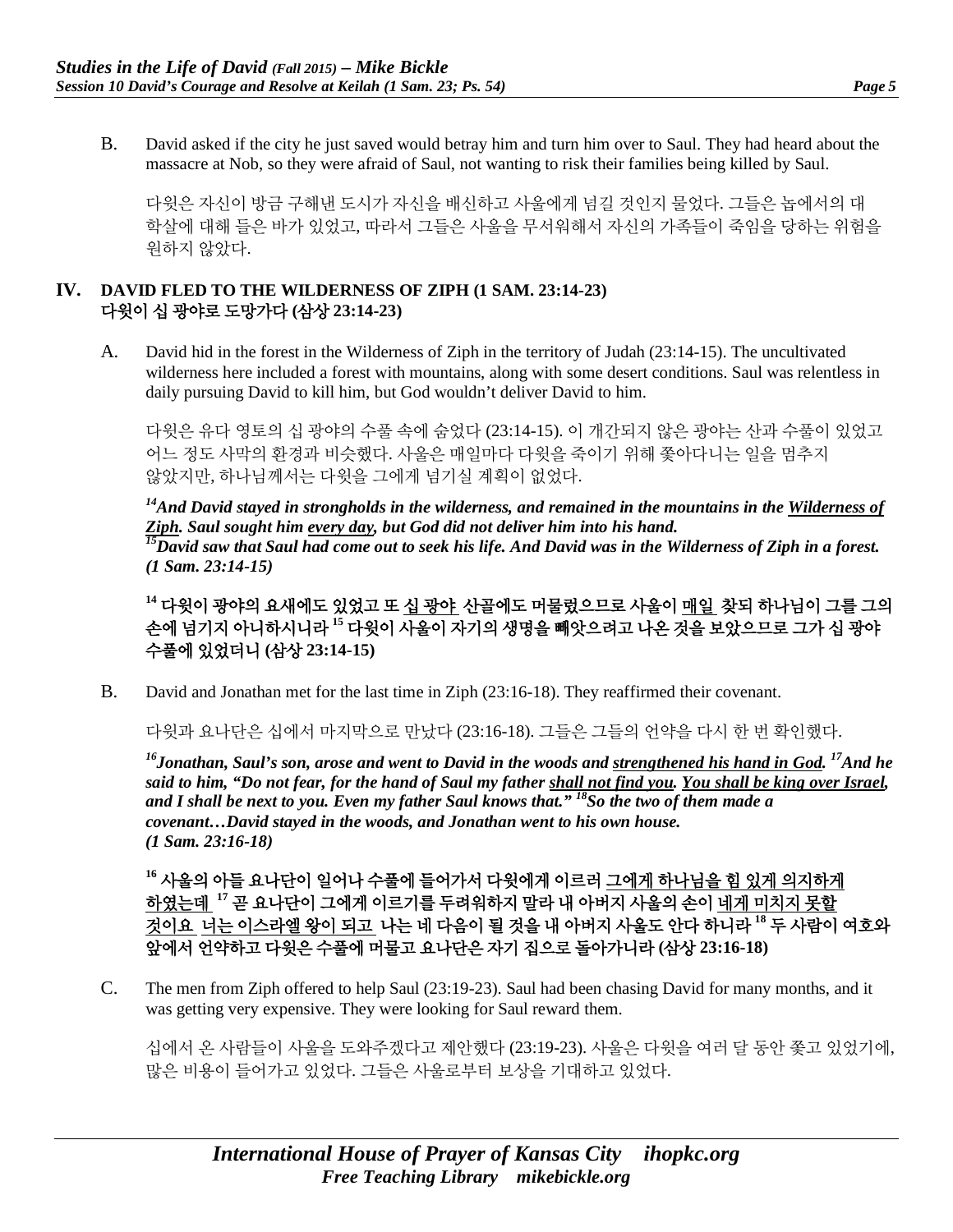*19The Ziphites came up to Saul at Gibeah, saying, "Is David not hiding with us in strongholds in the woods, in the hill of Hachilah, which is on the south of Jeshimon?* <sup>20</sup>Now therefore, O king, come *down…and our part shall be to deliver him into the king's hand." 21Saul said, "Blessed are you of the LORD, for you have compassion on me. 22Please go and find out for sure, and see the place where his hideout is…I am told he is very crafty. 23See therefore, and take knowledge of all the lurking places where he hides; and come back to me with certainty, and I will go with you. And it shall be, if he is in the land, that I will search for him throughout all the clans of Judah." (1 Sam. 23:19-23)*

**<sup>19</sup>** 그 때에 십 사람들이 기브아에 이르러 사울에게 나아와 이르되 다윗이 우리와 함께 광야 남쪽 하길라 산 수풀 요새 에 숨지 아니하였나이까 **<sup>20</sup>** 그러하온즉 왕은 내려오시기를 원하시는 대로 내려오소서 그를 왕의 손에 넘길 것이 우리의 의무니이다 하니 **<sup>21</sup>** 사울이 이르되 너희가 나를 긍휼히 여겼으니 여호와께 복 받기를 원하노라 **<sup>22</sup>** 어떤 사람이 내게 말하기를 그는 심히 지혜롭게 행동한다 하나니 너희는 가서 더 자세히 살펴서 그가 어디에 숨었으며 누가 거기서 그를 보았는지 알아보고 **<sup>23</sup>** 그가 숨어 있는 모든 곳을 정탐하고 실상을 내게 보고하라 내가 너희와 함께 가리니 그가 이 땅에 있으면 유다 몇 천 명 중에서라도 그를 찾아내리라 하더라 **(**삼상 **23:19-23)**

#### **V. DAVID FLED TO THE WILDERNESS OF MOAN (1 SAM. 23:24-29)** 다윗이 마온 광야**(**황무지**)**로 도망가다 **(**삼상 **23:24-29)**

A. Saul's army of 3,000 men encircled David and his men, trapping them (23:24-26).

사울의 3,000 명의 군사들은 다윗과 다윗의 사람들을 둘러싸서 빠져나갈 수 없게 하려 했다 (23:24-26).

*24So they arose and went to Ziph before Saul. But David and his men were in the Wilderness of Maon, in the plain on the south of Jeshimon. 25When Saul and his men went to seek him, they told David. Therefore he went down to the rock, and stayed in the Wilderness of Maon. And when Saul heard that, he pursued David in the Wilderness of Maon. 26Then Saul went on one side of the mountain, and David and his men on the other side of the mountain. So David made haste to get away from Saul, for Saul and his men were encircling David and his men to take them. (1 Sam. 23:24-26)*

**<sup>24</sup>** 그들이 일어나 사울보다 먼저 십으로 가니라 다윗과 그의 사람들이 광야 남쪽 마온 광야 아라바에 있더니 **<sup>25</sup>** 사울과 그의 사람들이 찾으러 온 것을 어떤 사람이 다윗에게 아뢰매 이에 다윗이 바위로 내려가 마온 황무지에 있더니 사울이 듣고 마온 황무지로 다윗을 따라가서는 **<sup>26</sup>** 사울이 산 이쪽으로 가매 다윗과 그의 사람들은 산 저쪽으로 가며 다윗이 사울을 두려워하여 급히 피하려 하였으니 이는 사울과 그의 사람들이 다윗과 그의 사람들을 에워싸고 잡으려 함이더라 **(**삼상 **23:24-26)**

B. God distracted Saul with the Philistines (23:27-29).

하나님께서는 블레셋으로 사울의 관심을 끄셨다 (23:27-29).

*27A messenger came to Saul saying, "Hurry and come, for the Philistines have invaded the land!" 28Therefore Saul returned from pursuing David, and went against the Philistines; so they called that place the Rock of Escape. 29David went up from there and dwelt in strongholds at En Gedi. (1 Sam. 23:27-29)*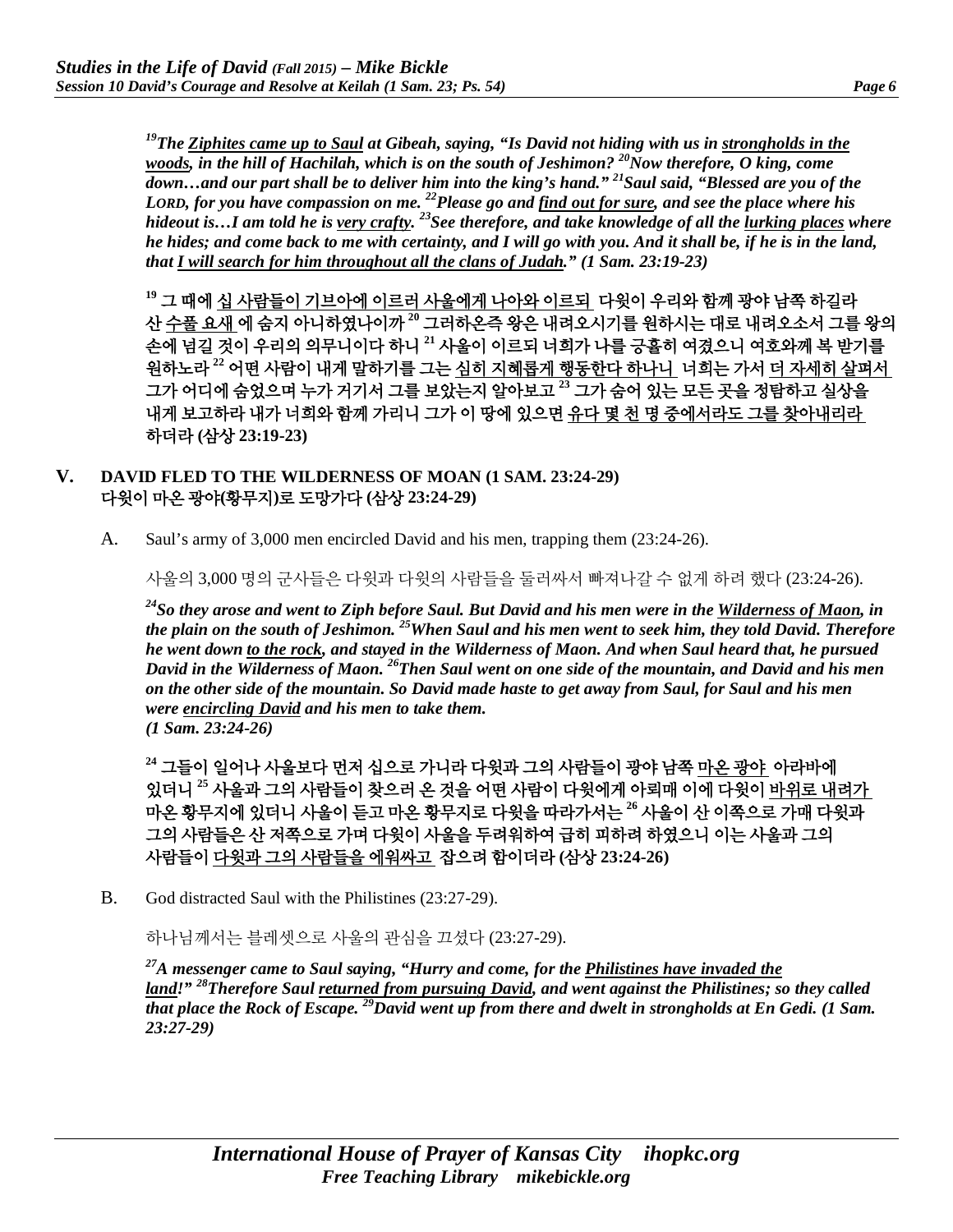**<sup>27</sup>** 전령이 사울에게 와서 이르되 급히 오소서 블레셋 사람들이 땅을 침노하나이다 **<sup>28</sup>** 이에 사울이 다윗 뒤쫓기를 그치고 돌아와 블레셋 사람들을 치러 갔으므로 그 곳을 셀라하마느곳이라 칭하니라 **<sup>29</sup>** 다윗이 거기서 올라가서 엔게디 요새에 머무니라 **(**삼상 **23:27-29)**

### **VI. PSALM 54: VICTORY OVER THE ENEMY**  시 **54** 편**:** 적들에 대한 승리

A. *The superscription for Psalm 54*: *"A contemplation of David when the Ziphites went and said to Saul, "Is David not hiding with us?"* These were the ones who helped Saul against David. Their decision to stand for Saul and against David defined their city and affected their future.

시 54 편의 표제는 "다윗의 마스길 영장으로 현악에 맞춘 노래, 십 사람들이 사울에게 이르러 말하기를 다윗이 우리 곳에 숨지 아니하였나이까 하던 때에"이다. 십 사람들은 사울을 도와 다윗을 대적하던 자들이었다. 그들이 사울의 편이 되기로 결정한 것은 그들의 도시가 어떻게 될지에, 또 그들의 미래를 영향을 끼쳤다.

B. We see what David was thinking and feeling in the midst of his conflict and pressures with Saul.

우리는 여기서 다윗이 사울과 충돌하고 어려움을 겪는 가운데 그가 어떻게 생각하고 느꼈는지를 볼 수 있다.

C. David's prayer for deliverance from his enemy, Saul (54:1-3): David was being falsely accused, so he asked the Lord to vindicate him, set the record straight, and not let the lies about him prevail.

다윗이 자신의 대적 사울로부터 구원해주시기를 구하는 기도 (54:1-3): 다윗은 거짓 정죄를 받고 있었으며, 따라서 그는 주님이 그를 변론하고 보호해주시기를 구하며, 그에 대한 사실을 바로잡아주시며, 그에 대한 거짓말이 승하지 못하도록 해주실 것을 구했다.

*1 Save me, O God, by Your name, and vindicate me by Your strength…<sup>3</sup> For strangers have risen up against me, and oppressors have sought after my life; they have not set God before them. (Ps. 54:1-3)*

## **<sup>1</sup>** 하나님이여 주의 이름으로 나를 구원하시고 주의 힘으로 나를 변호하소서 **… <sup>3</sup>** 낯선 자들이 일어나 나를 치고 포악한 자들이 나의 생명을 수색하며 하나님을 자기 앞에 두지 아니하였음이니이다 **(**셀라**) (**시 **54:1-3)**

1. *Your name*: David was interacting with a real Person, not just a mechanical, saving power. God's name speaks of His personality, power, and attributes. By meditating on God's name and declaring it over our situation, we are calling Him into the situation.

주의 이름으로: 다윗은 단지 구원하시는 능력 그 자체와 기계적으로 대화하는 것이 아닌, 실제적인 한 분 인격과 대화하고 있다. 하나님의 이름은 그분의 성품, 능력, 속성을 말한다. 하나님의 이름에 대해 묵상하고 이를 우리의 상황을 향해 선포함을 통해, 우리는 그분을 우리 상황 안으로 모셔오게 된다.

2. *Oppressors*: The oppressors who sought David at Ziph were Saul's 3,000 soldiers.

포악한 자들이: 십에서 다윗을 쫓았던 이 포악한 자들은 사울의 3,000 명의 병사들이었다.